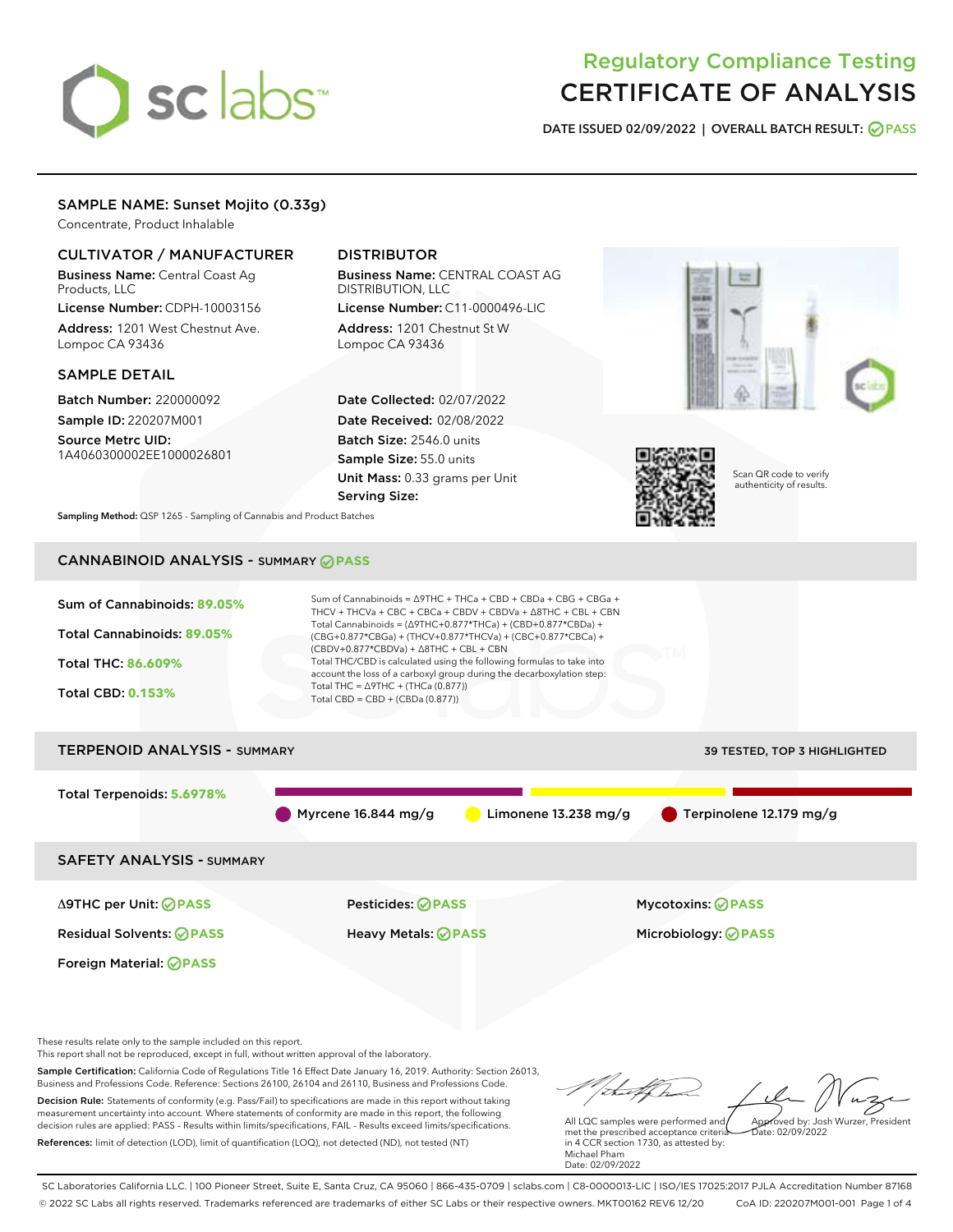



SUNSET MOJITO (0.33G) | DATE ISSUED 02/09/2022 | OVERALL BATCH RESULT: **O PASS** 

#### CANNABINOID TEST RESULTS - 02/09/2022 2 PASS

Tested by high-performance liquid chromatography with diode-array detection (HPLC-DAD). **Method:** QSP 1157 - Analysis of Cannabinoids by HPLC-DAD

#### TOTAL CANNABINOIDS: **89.05%**

Total Cannabinoids (Total THC) + (Total CBD) + (Total CBG) + (Total THCV) + (Total CBC) + (Total CBDV) + ∆8THC + CBL + CBN

TOTAL THC: **86.609%** Total THC (∆9THC+0.877\*THCa)

TOTAL CBD: **0.153%**

Total CBD (CBD+0.877\*CBDa)

TOTAL CBG: 1.658% Total CBG (CBG+0.877\*CBGa)

TOTAL THCV: 0.33% Total THCV (THCV+0.877\*THCVa)

TOTAL CBC: <LOQ Total CBC (CBC+0.877\*CBCa)

TOTAL CBDV: ND Total CBDV (CBDV+0.877\*CBDVa)

| <b>COMPOUND</b>  | LOD/LOQ<br>(mg/g)          | <b>MEASUREMENT</b><br><b>UNCERTAINTY</b><br>(mg/g) | <b>RESULT</b><br>(mg/g) | <b>RESULT</b><br>(%) |
|------------------|----------------------------|----------------------------------------------------|-------------------------|----------------------|
| <b>A9THC</b>     | 0.06 / 0.26                | ±29.793                                            | 866.09                  | 86.609               |
| <b>CBG</b>       | 0.06 / 0.19                | ±0.653                                             | 16.58                   | 1.658                |
| <b>THCV</b>      | 0.1 / 0.2                  | ±0.16                                              | 3.3                     | 0.33                 |
| $\triangle$ 8THC | 0.1/0.4                    | ±0.13                                              | 1.6                     | 0.16                 |
| <b>CBD</b>       | 0.07/0.29                  | ±0.071                                             | 1.53                    | 0.153                |
| <b>CBN</b>       | 0.1 / 0.3                  | ±0.09                                              | 1.4                     | 0.14                 |
| <b>CBC</b>       | 0.2 / 0.5                  | N/A                                                | $<$ LOQ                 | $<$ LOQ              |
| <b>THCa</b>      | 0.05/0.14                  | N/A                                                | <b>ND</b>               | <b>ND</b>            |
| <b>THCVa</b>     | 0.07/0.20                  | N/A                                                | <b>ND</b>               | <b>ND</b>            |
| <b>CBDa</b>      | 0.02/0.19                  | N/A                                                | <b>ND</b>               | <b>ND</b>            |
| <b>CBDV</b>      | 0.04 / 0.15                | N/A                                                | <b>ND</b>               | <b>ND</b>            |
| <b>CBDVa</b>     | 0.03 / 0.53                | N/A                                                | <b>ND</b>               | <b>ND</b>            |
| <b>CBGa</b>      | 0.1 / 0.2                  | N/A                                                | <b>ND</b>               | <b>ND</b>            |
| <b>CBL</b>       | 0.06 / 0.24                | N/A                                                | <b>ND</b>               | <b>ND</b>            |
| <b>CBCa</b>      | 0.07/0.28                  | N/A                                                | <b>ND</b>               | <b>ND</b>            |
|                  | <b>SUM OF CANNABINOIDS</b> |                                                    | 890.5 mg/g              | 89.05%               |

#### **UNIT MASS: 0.33 grams per Unit**

| ∆9THC per Unit                         | 1100 per-package limit | 285.81 mg/unit | <b>PASS</b> |
|----------------------------------------|------------------------|----------------|-------------|
| <b>Total THC per Unit</b>              |                        | 285.81 mg/unit |             |
| <b>CBD per Unit</b>                    |                        | $0.50$ mg/unit |             |
| <b>Total CBD per Unit</b>              |                        | $0.50$ mg/unit |             |
| <b>Sum of Cannabinoids</b><br>per Unit |                        | 293.9 mg/unit  |             |
| <b>Total Cannabinoids</b><br>per Unit  |                        | 293.9 mg/unit  |             |

#### TERPENOID TEST RESULTS - 02/09/2022

Terpene analysis utilizing gas chromatography-flame ionization detection (GC-FID). **Method:** QSP 1192 - Analysis of Terpenoids by GC-FID

| <b>COMPOUND</b>         | LOD/LOQ<br>(mg/g) | <b>MEASUREMENT</b><br><b>UNCERTAINTY</b><br>(mg/g) | <b>RESULT</b><br>(mg/g)                         | <b>RESULT</b><br>(%) |
|-------------------------|-------------------|----------------------------------------------------|-------------------------------------------------|----------------------|
| <b>Myrcene</b>          | 0.008 / 0.025     | ±0.2173                                            | 16.844                                          | 1.6844               |
| Limonene                | 0.005 / 0.016     | ±0.1893                                            | 13.238                                          | 1.3238               |
| Terpinolene             | 0.008 / 0.026     | ±0.2497                                            | 12.179                                          | 1.2179               |
| $\beta$ Caryophyllene   | 0.004 / 0.012     | ±0.1432                                            | 4.023                                           | 0.4023               |
| $\beta$ Pinene          | 0.004 / 0.014     | ±0.0322                                            | 2.796                                           | 0.2796               |
| $\alpha$ Pinene         | 0.005 / 0.017     | ±0.0170                                            | 1.981                                           | 0.1981               |
| Linalool                | 0.009 / 0.032     | ±0.0458                                            | 1.204                                           | 0.1204               |
| $\alpha$ Humulene       | 0.009/0.029       | ±0.0298                                            | 0.928                                           | 0.0928               |
| $\alpha$ Phellandrene   | 0.006 / 0.020     | ±0.0072                                            | 0.528                                           | 0.0528               |
| Fenchol                 | 0.010 / 0.034     | ±0.0180                                            | 0.464                                           | 0.0464               |
| 3 Carene                | 0.005 / 0.018     | ±0.0061                                            | 0.429                                           | 0.0429               |
| Ocimene                 | 0.011 / 0.038     | ±0.0130                                            | 0.404                                           | 0.0404               |
| Terpineol               | 0.016 / 0.055     | ±0.0247                                            | 0.402                                           | 0.0402               |
| $\alpha$ Terpinene      | 0.005 / 0.017     | ±0.0058                                            | 0.392                                           | 0.0392               |
| Camphene                | 0.005 / 0.015     | ±0.0034                                            | 0.299                                           | 0.0299               |
| $\gamma$ Terpinene      | 0.006 / 0.018     | ±0.0046                                            | 0.267                                           | 0.0267               |
| trans-ß-Farnesene       | 0.008 / 0.025     | ±0.0072                                            | 0.204                                           | 0.0204               |
| <b>Borneol</b>          | 0.005 / 0.016     | ±0.0034                                            | 0.080                                           | 0.0080               |
| $\alpha$ Bisabolol      | 0.008 / 0.026     | ±0.0035                                            | 0.065                                           | 0.0065               |
| Nerolidol               | 0.009 / 0.028     | ±0.0034                                            | 0.054                                           | 0.0054               |
| Sabinene                | 0.004 / 0.014     | ±0.0006                                            | 0.046                                           | 0.0046               |
| Fenchone                | 0.009 / 0.028     | ±0.0013                                            | 0.045                                           | 0.0045               |
| p-Cymene                | 0.005 / 0.016     | ±0.0012                                            | 0.043                                           | 0.0043               |
| Valencene               | 0.009 / 0.030     | ±0.0022                                            | 0.032                                           | 0.0032               |
| Geraniol                | 0.002 / 0.007     | ±0.0007                                            | 0.016                                           | 0.0016               |
| Citronellol             | 0.003 / 0.010     | ±0.0007                                            | 0.015                                           | 0.0015               |
| Sabinene Hydrate        | 0.006 / 0.022     | N/A                                                | <loq< th=""><th><loq< th=""></loq<></th></loq<> | <loq< th=""></loq<>  |
| Isoborneol              | 0.004 / 0.012     | N/A                                                | <loq< th=""><th><loq< th=""></loq<></th></loq<> | <loq< th=""></loq<>  |
| Nerol                   | 0.003 / 0.011     | N/A                                                | <loq< th=""><th><loq< th=""></loq<></th></loq<> | <loq< th=""></loq<>  |
| Caryophyllene<br>Oxide  | 0.010 / 0.033     | N/A                                                | <loq< th=""><th><loq< th=""></loq<></th></loq<> | <loq< th=""></loq<>  |
| Guaiol                  | 0.009 / 0.030     | N/A                                                | <loq< th=""><th><loq< th=""></loq<></th></loq<> | <loq< th=""></loq<>  |
| Eucalyptol              | 0.006 / 0.018     | N/A                                                | ND                                              | <b>ND</b>            |
| (-)-Isopulegol          | 0.005 / 0.016     | N/A                                                | <b>ND</b>                                       | <b>ND</b>            |
| Camphor                 | 0.006 / 0.019     | N/A                                                | ND                                              | <b>ND</b>            |
| Menthol                 | 0.008 / 0.025     | N/A                                                | ND                                              | ND                   |
| $R-(+)$ -Pulegone       | 0.003 / 0.011     | N/A                                                | <b>ND</b>                                       | <b>ND</b>            |
| <b>Geranyl Acetate</b>  | 0.004 / 0.014     | N/A                                                | ND                                              | ND                   |
| $\alpha$ Cedrene        | 0.005 / 0.016     | N/A                                                | ND                                              | <b>ND</b>            |
| Cedrol                  | 0.008 / 0.027     | N/A                                                | <b>ND</b>                                       | <b>ND</b>            |
| <b>TOTAL TERPENOIDS</b> |                   |                                                    | 56.978 mg/g                                     | 5.6978%              |

SC Laboratories California LLC. | 100 Pioneer Street, Suite E, Santa Cruz, CA 95060 | 866-435-0709 | sclabs.com | C8-0000013-LIC | ISO/IES 17025:2017 PJLA Accreditation Number 87168 © 2022 SC Labs all rights reserved. Trademarks referenced are trademarks of either SC Labs or their respective owners. MKT00162 REV6 12/20 CoA ID: 220207M001-001 Page 2 of 4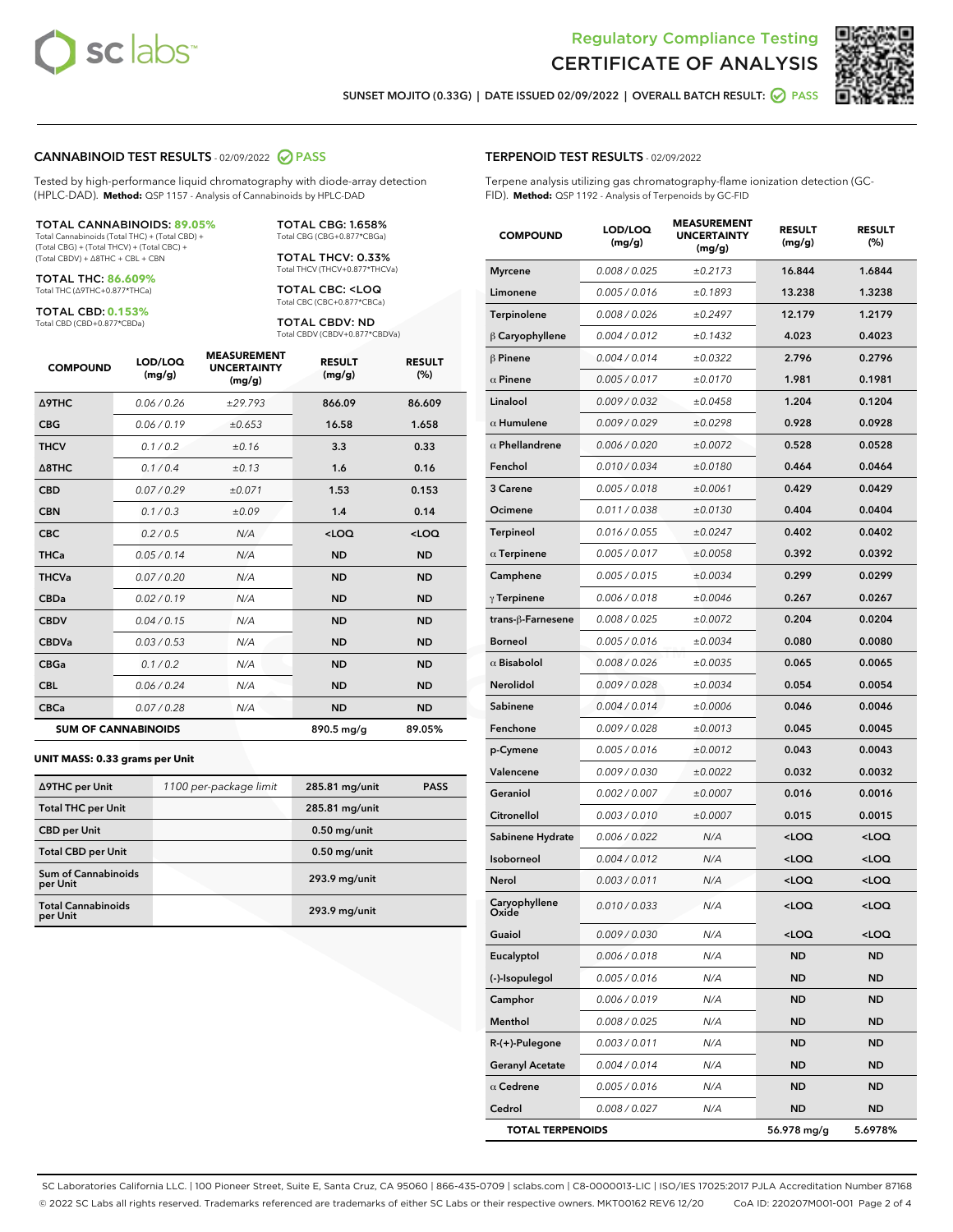



SUNSET MOJITO (0.33G) | DATE ISSUED 02/09/2022 | OVERALL BATCH RESULT: @ PASS

### CATEGORY 1 PESTICIDE TEST RESULTS - 02/09/2022 2 PASS

Pesticide and plant growth regulator analysis utilizing high-performance liquid chromatography-mass spectrometry (HPLC-MS) or gas chromatography-mass spectrometry (GC-MS). \*GC-MS utilized where indicated. **Method:** QSP 1212 - Analysis of Pesticides and Mycotoxins by LC-MS or QSP 1213 - Analysis of Pesticides by GC-MS

| <b>COMPOUND</b>             | LOD/LOQ<br>$(\mu g/g)$ | <b>ACTION</b><br><b>LIMIT</b><br>$(\mu g/g)$ | <b>MEASUREMENT</b><br><b>UNCERTAINTY</b><br>$(\mu g/g)$ | <b>RESULT</b><br>$(\mu g/g)$ | <b>RESULT</b> |
|-----------------------------|------------------------|----------------------------------------------|---------------------------------------------------------|------------------------------|---------------|
| Aldicarb                    | 0.03/0.08              | $>$ LOD                                      | N/A                                                     | <b>ND</b>                    | <b>PASS</b>   |
| Carbofuran                  | 0.02 / 0.05            | $\ge$ LOD                                    | N/A                                                     | <b>ND</b>                    | <b>PASS</b>   |
| Chlordane*                  | 0.03 / 0.08            | $\ge$ LOD                                    | N/A                                                     | <b>ND</b>                    | <b>PASS</b>   |
| Chlorfenapyr*               | 0.03/0.10              | $\ge$ LOD                                    | N/A                                                     | <b>ND</b>                    | <b>PASS</b>   |
| Chlorpyrifos                | 0.02 / 0.06            | $\ge$ LOD                                    | N/A                                                     | <b>ND</b>                    | <b>PASS</b>   |
| Coumaphos                   | 0.02 / 0.07            | $\ge$ LOD                                    | N/A                                                     | <b>ND</b>                    | <b>PASS</b>   |
| Daminozide                  | 0.02/0.07              | $>$ LOD                                      | N/A                                                     | <b>ND</b>                    | <b>PASS</b>   |
| <b>DDVP</b><br>(Dichlorvos) | 0.03/0.09              | $\ge$ LOD                                    | N/A                                                     | <b>ND</b>                    | <b>PASS</b>   |
| <b>Dimethoate</b>           | 0.03/0.08              | $\ge$ LOD                                    | N/A                                                     | <b>ND</b>                    | <b>PASS</b>   |
| Ethoprop(hos)               | 0.03/0.10              | $\ge$ LOD                                    | N/A                                                     | <b>ND</b>                    | <b>PASS</b>   |
| Etofenprox                  | 0.02 / 0.06            | $\ge$ LOD                                    | N/A                                                     | <b>ND</b>                    | <b>PASS</b>   |
| Fenoxycarb                  | 0.03/0.08              | $\ge$ LOD                                    | N/A                                                     | <b>ND</b>                    | <b>PASS</b>   |
| Fipronil                    | 0.03/0.08              | $\ge$ LOD                                    | N/A                                                     | <b>ND</b>                    | <b>PASS</b>   |
| Imazalil                    | 0.02 / 0.06            | $>$ LOD                                      | N/A                                                     | <b>ND</b>                    | <b>PASS</b>   |
| Methiocarb                  | 0.02 / 0.07            | $>$ LOD                                      | N/A                                                     | <b>ND</b>                    | <b>PASS</b>   |
| Methyl<br>parathion         | 0.03/0.10              | $>$ LOD                                      | N/A                                                     | <b>ND</b>                    | <b>PASS</b>   |
| <b>Mevinphos</b>            | 0.03/0.09              | $\ge$ LOD                                    | N/A                                                     | <b>ND</b>                    | <b>PASS</b>   |
| Paclobutrazol               | 0.02 / 0.05            | $>$ LOD                                      | N/A                                                     | <b>ND</b>                    | <b>PASS</b>   |
| Propoxur                    | 0.03/0.09              | $\ge$ LOD                                    | N/A                                                     | <b>ND</b>                    | <b>PASS</b>   |
| Spiroxamine                 | 0.03 / 0.08            | $\ge$ LOD                                    | N/A                                                     | <b>ND</b>                    | <b>PASS</b>   |
| Thiacloprid                 | 0.03/0.10              | $\ge$ LOD                                    | N/A                                                     | <b>ND</b>                    | <b>PASS</b>   |

#### CATEGORY 2 PESTICIDE TEST RESULTS - 02/09/2022 2 PASS

| <b>COMPOUND</b>          | LOD/LOQ<br>$(\mu g/g)$ | <b>ACTION</b><br>LIMIT<br>$(\mu g/g)$ | <b>MEASUREMENT</b><br><b>UNCERTAINTY</b><br>$(\mu g/g)$ | <b>RESULT</b><br>$(\mu g/g)$ | <b>RESULT</b> |
|--------------------------|------------------------|---------------------------------------|---------------------------------------------------------|------------------------------|---------------|
| Abamectin                | 0.03/0.10              | 0.1                                   | N/A                                                     | <b>ND</b>                    | <b>PASS</b>   |
| Acephate                 | 0.02/0.07              | 0.1                                   | N/A                                                     | <b>ND</b>                    | <b>PASS</b>   |
| Acequinocyl              | 0.02/0.07              | 0.1                                   | N/A                                                     | <b>ND</b>                    | <b>PASS</b>   |
| Acetamiprid              | 0.02/0.05              | 0.1                                   | N/A                                                     | <b>ND</b>                    | <b>PASS</b>   |
| Azoxystrobin             | 0.02/0.07              | 0.1                                   | N/A                                                     | <b>ND</b>                    | <b>PASS</b>   |
| <b>Bifenazate</b>        | 0.01/0.04              | 0.1                                   | N/A                                                     | <b>ND</b>                    | <b>PASS</b>   |
| <b>Bifenthrin</b>        | 0.02/0.05              | 3                                     | N/A                                                     | <b>ND</b>                    | <b>PASS</b>   |
| <b>Boscalid</b>          | 0.03/0.09              | 0.1                                   | N/A                                                     | <b>ND</b>                    | <b>PASS</b>   |
| Captan                   | 0.19/0.57              | 0.7                                   | N/A                                                     | <b>ND</b>                    | <b>PASS</b>   |
| Carbaryl                 | 0.02/0.06              | 0.5                                   | N/A                                                     | <b>ND</b>                    | <b>PASS</b>   |
| Chlorantranilip-<br>role | 0.04/0.12              | 10                                    | N/A                                                     | <b>ND</b>                    | <b>PASS</b>   |
| Clofentezine             | 0.03/0.09              | 0.1                                   | N/A                                                     | <b>ND</b>                    | <b>PASS</b>   |

#### CATEGORY 2 PESTICIDE TEST RESULTS - 02/09/2022 continued

| <b>COMPOUND</b>               | LOD/LOQ<br>(µg/g) | <b>ACTION</b><br><b>LIMIT</b><br>$(\mu g/g)$ | <b>MEASUREMENT</b><br><b>UNCERTAINTY</b><br>$(\mu g/g)$ | <b>RESULT</b><br>(µg/g) | <b>RESULT</b> |
|-------------------------------|-------------------|----------------------------------------------|---------------------------------------------------------|-------------------------|---------------|
| Cyfluthrin                    | 0.12 / 0.38       | $\overline{c}$                               | N/A                                                     | <b>ND</b>               | <b>PASS</b>   |
| Cypermethrin                  | 0.11 / 0.32       | 1                                            | N/A                                                     | <b>ND</b>               | <b>PASS</b>   |
| Diazinon                      | 0.02 / 0.05       | 0.1                                          | N/A                                                     | <b>ND</b>               | <b>PASS</b>   |
| Dimethomorph                  | 0.03 / 0.09       | 2                                            | N/A                                                     | <b>ND</b>               | <b>PASS</b>   |
| Etoxazole                     | 0.02 / 0.06       | 0.1                                          | N/A                                                     | <b>ND</b>               | <b>PASS</b>   |
| Fenhexamid                    | 0.03 / 0.09       | 0.1                                          | N/A                                                     | <b>ND</b>               | <b>PASS</b>   |
| Fenpyroximate                 | 0.02 / 0.06       | 0.1                                          | N/A                                                     | <b>ND</b>               | <b>PASS</b>   |
| <b>Flonicamid</b>             | 0.03 / 0.10       | 0.1                                          | N/A                                                     | <b>ND</b>               | <b>PASS</b>   |
| Fludioxonil                   | 0.03 / 0.10       | 0.1                                          | N/A                                                     | <b>ND</b>               | <b>PASS</b>   |
| Hexythiazox                   | 0.02 / 0.07       | 0.1                                          | N/A                                                     | <b>ND</b>               | <b>PASS</b>   |
| Imidacloprid                  | 0.04 / 0.11       | 5                                            | N/A                                                     | <b>ND</b>               | <b>PASS</b>   |
| Kresoxim-methyl               | 0.02 / 0.07       | 0.1                                          | N/A                                                     | <b>ND</b>               | <b>PASS</b>   |
| <b>Malathion</b>              | 0.03 / 0.09       | 0.5                                          | N/A                                                     | <b>ND</b>               | <b>PASS</b>   |
| Metalaxyl                     | 0.02 / 0.07       | $\overline{2}$                               | N/A                                                     | <b>ND</b>               | <b>PASS</b>   |
| Methomyl                      | 0.03 / 0.10       | $\mathcal{I}$                                | N/A                                                     | <b>ND</b>               | <b>PASS</b>   |
| Myclobutanil                  | 0.03 / 0.09       | 0.1                                          | N/A                                                     | <b>ND</b>               | <b>PASS</b>   |
| Naled                         | 0.02 / 0.07       | 0.1                                          | N/A                                                     | <b>ND</b>               | <b>PASS</b>   |
| Oxamyl                        | 0.04 / 0.11       | 0.5                                          | N/A                                                     | <b>ND</b>               | <b>PASS</b>   |
| Pentachloronitro-<br>benzene* | 0.03 / 0.09       | 0.1                                          | N/A                                                     | <b>ND</b>               | <b>PASS</b>   |
| Permethrin                    | 0.04 / 0.12       | 0.5                                          | N/A                                                     | <b>ND</b>               | <b>PASS</b>   |
| Phosmet                       | 0.03 / 0.10       | 0.1                                          | N/A                                                     | <b>ND</b>               | <b>PASS</b>   |
| Piperonylbu-<br>toxide        | 0.02 / 0.07       | 3                                            | N/A                                                     | <b>ND</b>               | <b>PASS</b>   |
| Prallethrin                   | 0.03 / 0.08       | 0.1                                          | N/A                                                     | <b>ND</b>               | <b>PASS</b>   |
| Propiconazole                 | 0.02 / 0.07       | 0.1                                          | N/A                                                     | <b>ND</b>               | <b>PASS</b>   |
| Pyrethrins                    | 0.04 / 0.12       | 0.5                                          | N/A                                                     | <b>ND</b>               | <b>PASS</b>   |
| Pyridaben                     | 0.02 / 0.07       | 0.1                                          | N/A                                                     | <b>ND</b>               | <b>PASS</b>   |
| Spinetoram                    | 0.02 / 0.07       | 0.1                                          | N/A                                                     | <b>ND</b>               | <b>PASS</b>   |
| Spinosad                      | 0.02 / 0.07       | 0.1                                          | N/A                                                     | <b>ND</b>               | <b>PASS</b>   |
| Spiromesifen                  | 0.02 / 0.05       | 0.1                                          | N/A                                                     | <b>ND</b>               | <b>PASS</b>   |
| Spirotetramat                 | 0.02 / 0.06       | 0.1                                          | N/A                                                     | <b>ND</b>               | <b>PASS</b>   |
| Tebuconazole                  | 0.02 / 0.07       | 0.1                                          | N/A                                                     | <b>ND</b>               | <b>PASS</b>   |
| Thiamethoxam                  | 0.03 / 0.10       | 5                                            | N/A                                                     | <b>ND</b>               | <b>PASS</b>   |
| Trifloxystrobin               | 0.03 / 0.08       | 0.1                                          | N/A                                                     | <b>ND</b>               | <b>PASS</b>   |

SC Laboratories California LLC. | 100 Pioneer Street, Suite E, Santa Cruz, CA 95060 | 866-435-0709 | sclabs.com | C8-0000013-LIC | ISO/IES 17025:2017 PJLA Accreditation Number 87168 © 2022 SC Labs all rights reserved. Trademarks referenced are trademarks of either SC Labs or their respective owners. MKT00162 REV6 12/20 CoA ID: 220207M001-001 Page 3 of 4